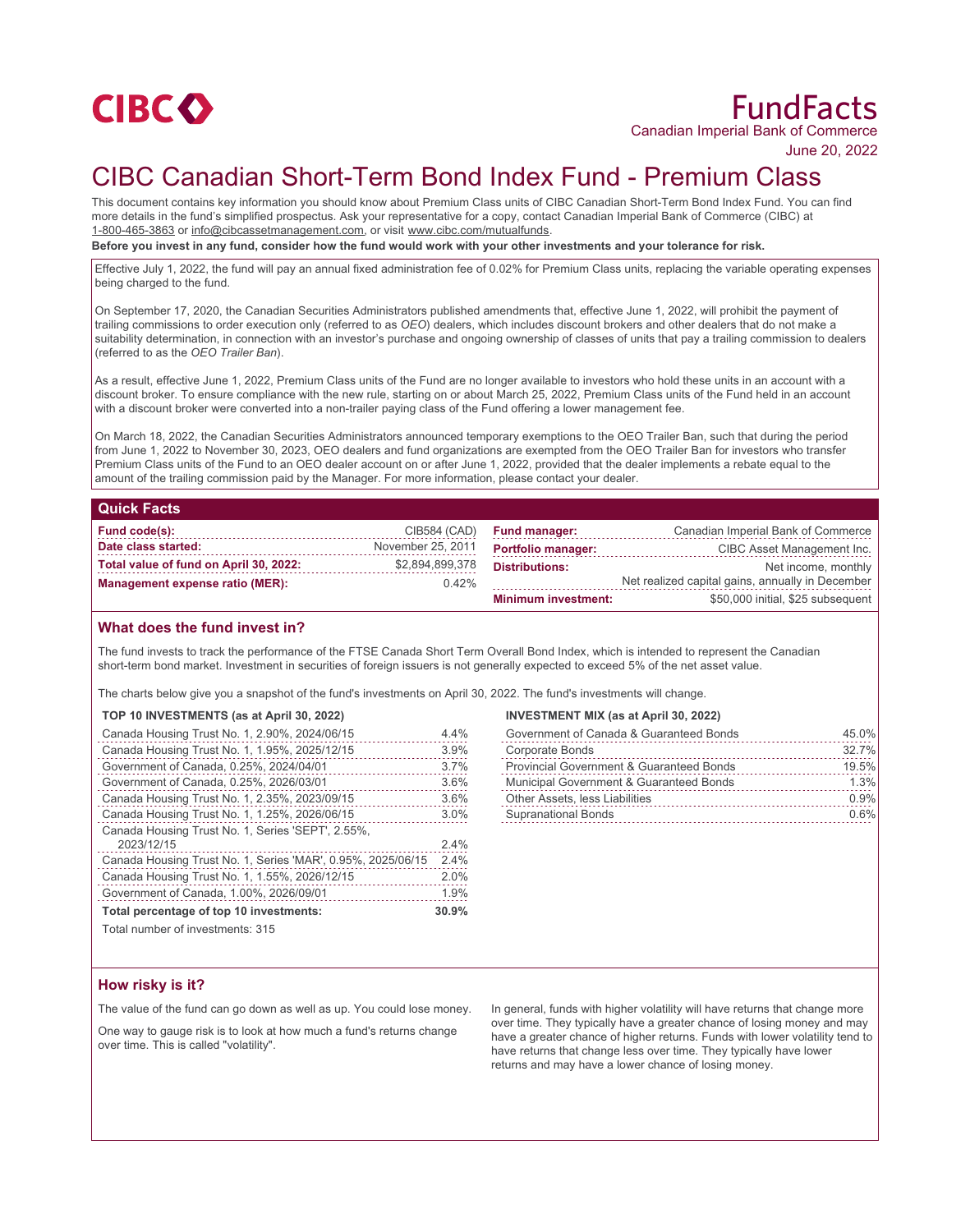# **FundFacts**

*are the Risks of Investing in the Fund?* for the fund.

may not get back the amount of money you invest.

For more information about the risk rating, refer to *Investment Risk Classification Methodology* under *Specific Information About Each of the Mutual Funds Described in this Document* in the fund's simplified prospectus. For more information about specific risks that can affect the fund's returns, refer to the simplified prospectus under the section *What* 

Like most mutual funds, this fund does not have any guarantees. You

#### **Risk rating**

CIBC has rated the volatility of this fund as **Low**.

This rating is based on how much the fund's returns have changed from year to year. It does not tell you how volatile the fund will be in the future. The rating can change over time. A fund with a low risk rating can still lose money.



**How has the fund performed?**

This section tells you how Premium Class units of the fund have performed over the past 10 years. Returns are after expenses have been deducted. These expenses reduce the fund's returns.

**No guarantees**

#### **YEAR-BY-YEAR RETURNS**

This chart shows how Premium Class units of the fund performed in each of the past 10 calendar years. Premium Class units dropped in value in 2 of the 10 years. The range of returns and change from year to year can help you assess how risky the fund has been in the past. It does not tell you how the fund will perform in the future.



#### **BEST AND WORST 3-MONTH RETURNS**

This table shows the best and worst returns for Premium Class units of the fund in a 3-month period over the past 10 calendar years. The best and worst 3-month returns could be higher or lower in the future. Consider how much of a loss you could afford to take in a short period of time.

|                    | Return   | 3 months ending  | If you invested \$1,000 at the beginning of the period |
|--------------------|----------|------------------|--------------------------------------------------------|
| <b>Best return</b> | 2.5%     | January 31, 2015 | Your investment would rise to \$1,025                  |
| Worst return       | $-1.5\%$ | October 31, 2021 | Your investment would drop to \$985                    |

#### **AVERAGE RETURN**

The annual compounded return of Premium Class units of the fund was 1.3% over the past 10 years. If you had invested \$1,000 in the fund 10 years ago, your investment would be worth \$1,133 as at April 30, 2022.

| Who is this fund for?                                                                                                                                                                 | A word about tax                                                                                                                                                                                                                                                                                                                                                                                                                                                                                  |
|---------------------------------------------------------------------------------------------------------------------------------------------------------------------------------------|---------------------------------------------------------------------------------------------------------------------------------------------------------------------------------------------------------------------------------------------------------------------------------------------------------------------------------------------------------------------------------------------------------------------------------------------------------------------------------------------------|
| Investors who:<br>• are seeking regular income and returns similar to those of the FTSE<br>Canada Short Term Overall Bond Index; and<br>• are investing for the short to medium term. | In general, you will have to pay income tax on any money you make on a<br>fund. How much you pay depends on the tax laws where you live and<br>whether or not you hold the fund in a registered plan such as a<br>Registered Retirement Savings Plan (RRSP) or a Tax-Free Savings<br>Account (TFSA).<br>Keep in mind that if you hold your fund in a non-registered plan, fund<br>distributions are included in your taxable income, whether you receive<br>them in cash or have them reinvested. |
|                                                                                                                                                                                       |                                                                                                                                                                                                                                                                                                                                                                                                                                                                                                   |

# **How much does it cost?**

The following tables show the fees and expenses you could pay to buy, own, and sell Premium Class units of the fund. The fees and expenses including any commissions - can vary among classes of a fund and among funds. Higher commissions can influence representatives to recommend one investment over another. Ask about other funds and investments that may be suitable for you at a lower cost.

We automatically convert eligible investors from Class A units into the Premium Class units of the Fund which will provide these investors with a management fee decrease on their eligible account holdings. If you no longer meet the minimum investment amount for Premium Class units, we may convert your investment into Class A units of the Fund, which has a higher management fee. Please see *Purchases, Switches and Redemptions* in the Fund's simplified prospectus and speak to your investment advisor for additional details.